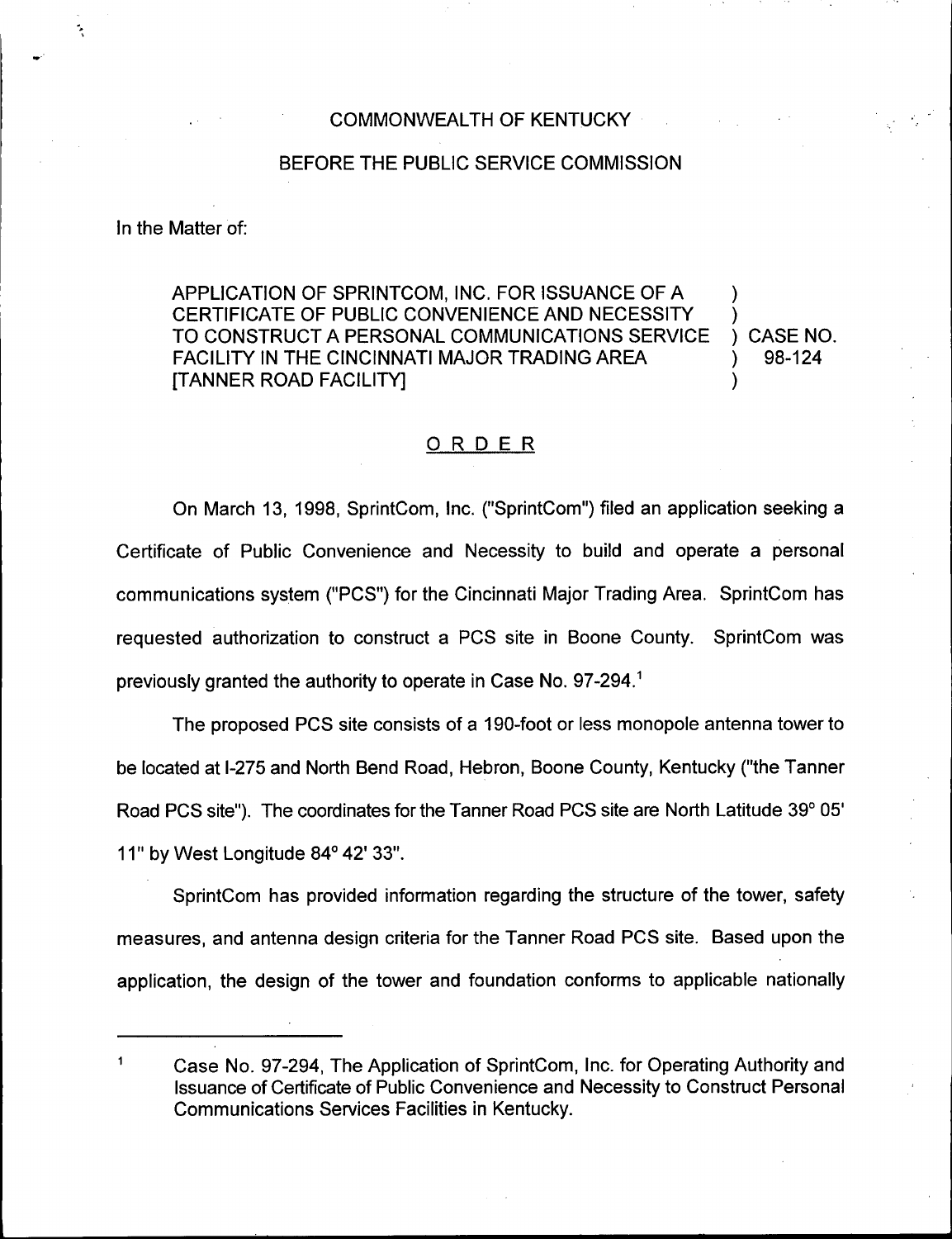recognized building standards, and the plans have been certified by a Registered Professional Engineer.

Pursuant to KRS 100.324(1), the Tanner Road PCS site's construction is exempt from local zoning ordinances; however, SprintCom notified the Boone County Planning Commission. SprintCom filed an application with the Federal Aviation Administration ("FAA") and the Kentucky Airport Zoning Commission ("KAZC") for approval of the Tanner Road PCS site. Both applications are pending.

SprintCom has filed notices verifying that each person who owns property within 500 feet of the Tanner Road PCS site has been notified of the pending construction. The notice solicited any comments and informed the property owners of their right to intervene. In addition, notice was posted in a visible location on the proposed site for at least two weeks after SprintCom's application was fited. To date, no intervention requests have been received.

Pursuant to KRS 278.280, the Commission is required to determine proper practices to be observed when it finds, upon complaint or on its own motion, that the facilities of any utility subject to its jurisdiction are unreasonable, unsafe, improper, or insufficient. To assist the Commission in its efforts to comply with this mandate, SprintCom should notify the Commission if it does not use this antenna tower to provide PCS radio telecommunications services in the manner set out in its application and this Order. Upon receipt of such notice, the Commission may, on its own motion, institute proceedings to consider the proper practices, including removal of the unused antenna tower, which should be observed by SprintCom.

 $-2-$